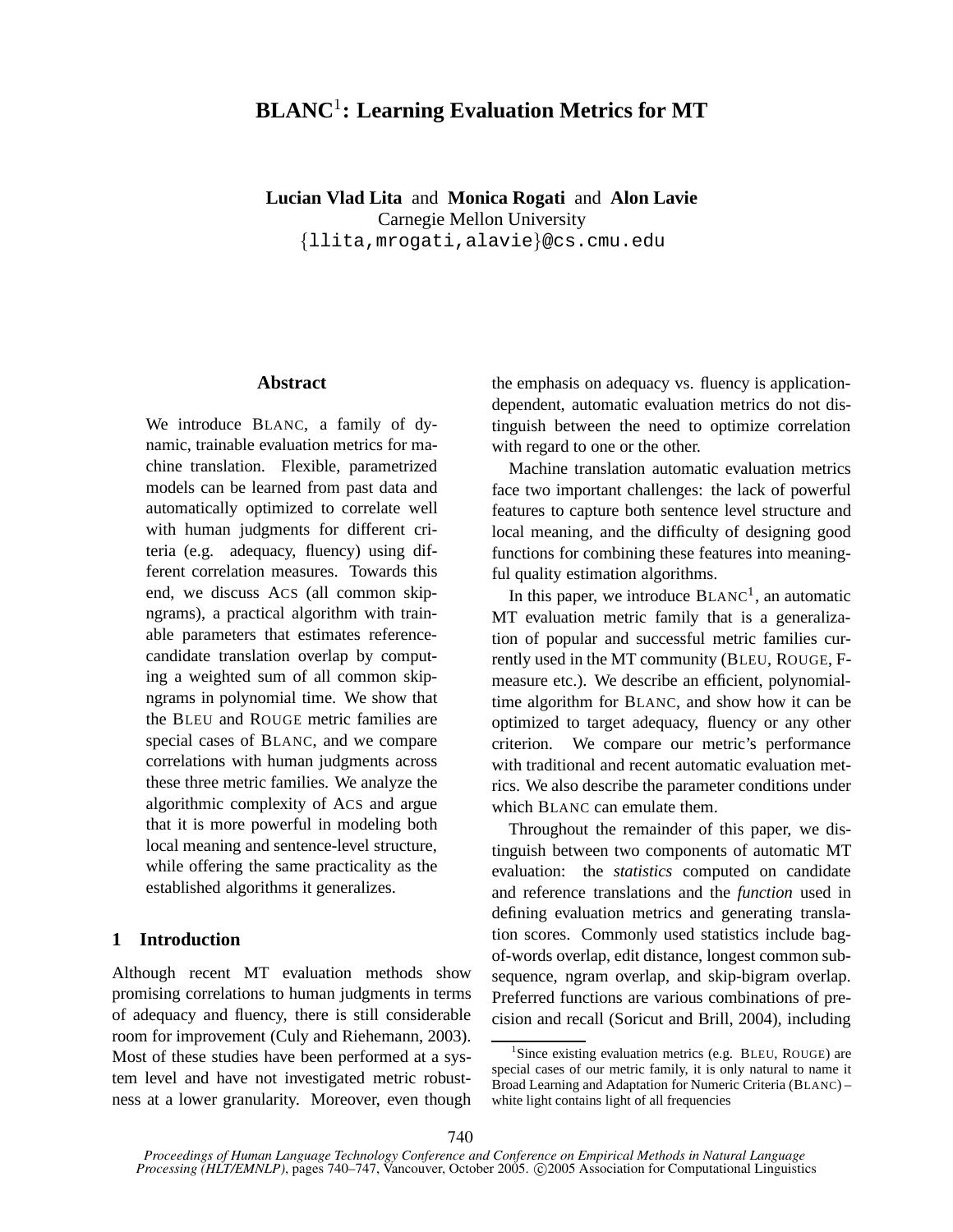weighted precision and F-measures (Van-Rijsbergen, 1979).

BLANC implements a practical algorithm with learnable parameters for automatic MT evaluation which estimates the reference-candidate translation overlap by computing a weighted sum of common subsequences (also known as skip-ngrams). Common skip-ngrams are sequences of words in their sentence order that are found both in the reference and candidate translations. By generalizing and separating the overlap statistics from the function used to combine them, and by identifying the latter as a learnable component, BLANC subsumes the ngram based evaluation metrics as special cases and can better reflect the need of end applications for adequacy/fluency tradeoffs .

### **1.1 Related Work**

Initial work in evaluating translation quality focused on edit distance-based metrics (Su et al., 1992; Akiba et al., 2001). In the MT context, edit distance (Levenshtein, 1965) represents the amount of word insertions, deletions and substitutions necessary to transform a candidate translation into a reference translation. Another evaluation metric based on edit distance is the *Word Error Rate* (Niessen et al., 2000) which computes the normalized edit distance. BLEU is a weighted precision evaluation metric introduced by IBM (Papineni et al., 2001). BLEU and its extensions/variants (e.g. NIST (Doddington, 2002)) have become de-facto standards in the MT community and are consistently being used for system optimization and tuning. These methods rely on local features and do not explicitly capture sentence-level features, although implicitly longer n-gram matches are rewarded in BLEU. The General Text Matcher (GTM) (Turian et al., 2003) is another MT evaluation method that rewards longer ngrams instead of assigning them equal weight.

(Lin and Och, 2004) recently proposed a set of metrics (ROUGE) for MT evaluation. ROUGE-L is a longest common subsequence (LCS) based automatic evaluation metric for MT. The intuition behind it is that long common subsequences reflect a large overlap between a candidate translation and a reference translation. ROUGE-W is also based on LCS, but assigns higher weights to sequences that have fewer gaps. However, these metrics still do not distinguish among translations with the same LCS but different number of shorter sized subsequences, also indicative of overlap. ROUGE-S attempts to correct this problem by combining the precision/recall of skip*bigrams* of the reference and candidate translations. However, by using skip-ngrams with  $n_{\zeta}=2$ , we might be able to capture more information encoded in the higher level sentence structure. With BLANC, we propose a way to exploit local contiguity in a manner similar to BLEU and also higher level structure similar to ROUGE type metrics.

# **2 Approach**

We have designed an algorithm that can perform a full overlap search over variable-size, non-contiguous word sequences (skip-ngrams) efficiently. At first glance, in order to perform this search, one has to first exhaustively generate all skip-ngrams in the candidate and reference segments and then assess the overlap. This approach is highly prohibitive since the number of possible sequences is exponential in the number of words in the sentence. Our algorithm – ACS (all common skip-ngrams) – directly constructs the set of overlapping skip-ngrams through incremental composition of word-level matches. With ACS, we can reduce computation complexity to a fifth degree polynomial in the number of words.

Through the ACS algorithm, BLANC is not limited only to counting skip-ngram overlap: the contribution of different skip-ngrams to the overall score is based on a set of features. ACS computes the overlap between two segments of text and also allows local and global features to be computed during the overlap search. These local and global features are subsequently used to train evaluation models within the BLANC family. We introduce below several simple skip-ngram-based features and show that specialcase parameter settings for these features emulate the computation of existing ngram-based metrics. In order to define the relative significance of a particular skip-ngram found by the ACS algorithm, we employ an exponential model for feature integration.

### **2.1 Weighted Skip-Ngrams**

We define *skip-ngrams* as sequences of n words taken in sentence order allowing for arbitrary gaps. In algorithms literature skip-ngrams are equivalent to *subsequences*. As special cases, skip-ngrams with n=2 are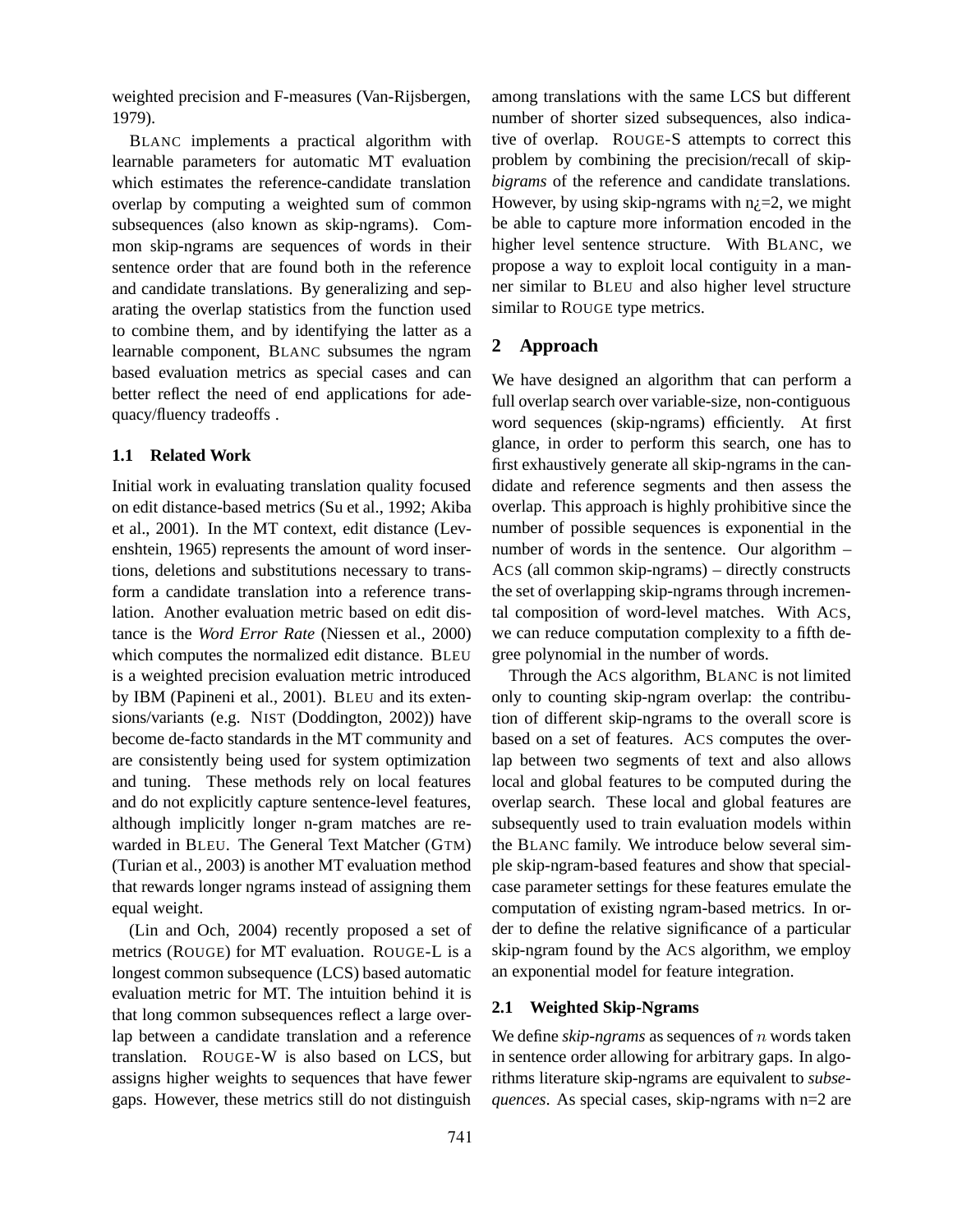referred to as skip-bigrams and skip-ngrams with no gaps between the words are simply ngrams. A sentence S of size |S| has  $C(|S|, n) = \frac{|S|!}{(|S|-n)!n!}$  skipngrams.

For example, the sentence "*To be or not to be*" has  $C(6, 2) = 15$  corresponding skip-bigrams including "*be or*", "*to to*", and three occurrences of "*to be*". It also has  $C(6, 4) = 15$  corresponding skip-4grams  $(n = 4)$  including "to be to be" and "to or not to".

Consider the following sample reference and candidate translations:

- $R_0$ : machine translated text is evaluated automatically
- $K_1$ : machine translated stories are chosen automatically
- $K_2$ : machine and human together can forge a friendship that cannot be translated into words automatically
- $K<sub>3</sub>$ : machine code is being translated automatically

The skip-ngram "*machine translated automatically*" appears in both the reference  $R_0$  and all candidate translations. Arguably, a skip-bigram that contains few gaps is likely to capture local structure or meaning. At the same time, skip-ngrams spread across a sentence are also very useful since they may capture part of the high level sentence structure.

We define a **weighting** feature function for skipngrams that estimates how likely they are to capture local meaning and sentence structure. The weighting function  $\varphi$  for a skip-ngram  $w_1 ... w_n$  is defined as:

$$
\varphi(w_1..w_n) = e^{-\alpha \cdot G(w_1..w_n)} \tag{1}
$$

where  $\alpha \geq 0$  is a decay parameter and  $G(w_1...w_n)$ measures the overall gap of the skip-ngram  $w_1...w_n$  in a specific sentence. This overall skip-ngram weight can be decomposed into the weights of its constituent skip-bigrams:

$$
\varphi(w_1..w_n) = e^{-\alpha \cdot G(w_1,..,w_n)} \tag{2}
$$

$$
= e^{-\alpha \cdot \sum_{i=1}^{n-1} G(w_i, w_{i+1})}
$$

$$
= \prod_{i=1}^{n-1} \varphi(w_i \ w_{i+1})
$$
(3)

In equation 3,  $\varphi(w_i w_{i+1})$  is the number of words between  $w_i$  and  $w_{i+1}$  in the sentence. In the example above, the skip-ngram "machine translated automatically" has weight  $e^{-3\alpha}$  for sentence  $K_1$  and weight  $e^{-12\alpha} = 1$  for sentence  $K_2$ .

In our initial experiments the gap  $G$  has been expressed as a linear function, but different families of functions can be explored and their corresponding parameters learned. The parameter  $\alpha$  dictates the behavior of the weighting function. When  $\alpha = 0$   $\varphi$ equals  $e^0 = 1$ , rendering gap sizes irrelevant. In this case, skip-ngrams are given the same weight as contiguous ngrams. When  $\alpha$  is very large,  $\varphi$  approaches 0 if there are any gaps in the skip-ngram and is 1 if there are no gaps. This setting has the effect of considering only contiguous ngrams and discarding all skip-ngrams with gaps.

In the above example, although the skip-ngram "machine translated automatically" has the same cumulative gap in both in  $K_1$  and  $K_3$ , the occurrence in  $K_1$  has is a gap distribution that more closely reflects that of the reference skip-ngram in  $R_0$ . To model gap distribution differences between two occurrences of a skip-ngram, we define a piece-wise distance function  $\delta_{XY}$  between two sentences x and y. For two successive words in the skip-ngram, the distance function is defined as:

$$
\delta_{XY}(w_1w_2) = e^{-\beta \cdot |G_X(w_1, w_2) - G_Y(w_1, w_2)|} \tag{4}
$$

where  $\beta \geq 0$  is a decay parameter. Intuitively, the  $\beta$  parameter is used to reward better aligned skipngrams. Similar to the  $\varphi$  function, the overall  $\delta_{XY}$ distance between two occurrences of a skip-ngram with  $n > 1$  is:

$$
\delta_{XY}(w_1...w_n) = \prod_{i=1}^{n-1} \delta_{XY}(w_i w_{i+1})
$$
 (5)

Note that equation 5 takes into account pairs of skipngrams skip in different places by summing over piecewise differences. Finally, using an exponential model, we assign an overall score to the matched skip-ngram. The skip-ngram scoring function  $S_{xy}$  allows independent features to be incorporated into the overall score:

$$
S_{xy}(w_i...w_k) = \varphi(w_i...w_k) \cdot \delta_{xy}(w_i...w_k)
$$

$$
\cdot e^{\lambda_1 f_1(w_i...w_k)} \cdot ... \cdot e^{\lambda_h f_h(w_i...w_k)}
$$
(6)

where features  $f_1 \cdot f_h$  can be functions based on the syntax, semantics, lexical or morphological aspects of the skip-ngram. Note that different models for combining skip-ngram features can be used in conjunction with ACS.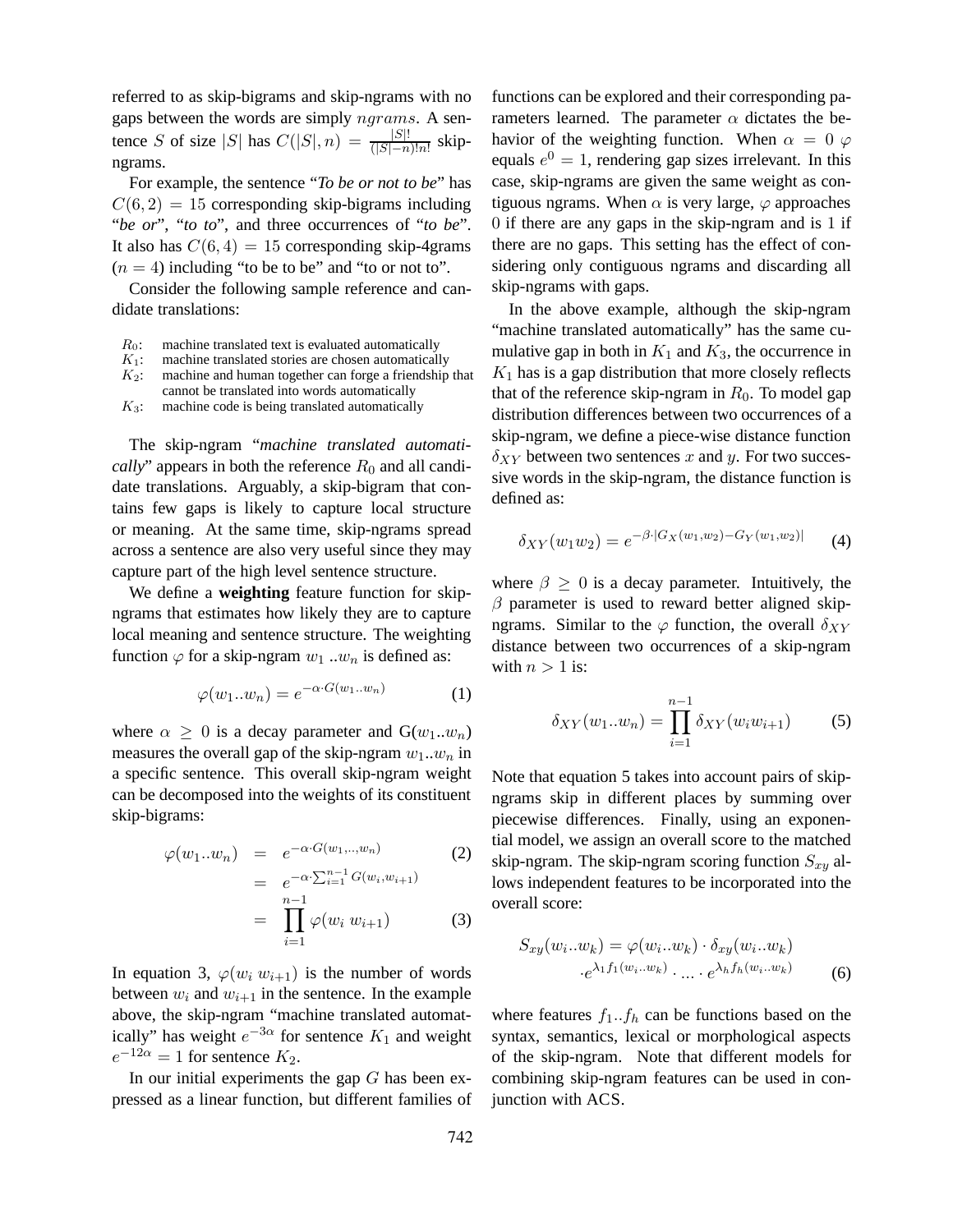#### **2.2 Multiple References**

In BLANC we incorporate multiple references in a manner similar to the ROUGE metric family. We compute the precision and recall of each size skipngrams for individual references. Based on these we combine the maximum precision and maximum recall of the candidate translation obtained using all reference translations and use them to compute an aggregate F-measure.

The F-measure parameter  $\beta_F$  is modeled by BLANC. In our experiments we optimized  $\beta_F$  individually for fluency and adequacy.

### **2.3 The** ACS **Algorithm**

We present a practical algorithm for extracting *All Common Skip-ngrams* (ACS) of any size that appear in the candidate and reference translations. For clarity purposes, we present the ACS algorithm as it relates to the MT problem: find all common skipngrams (ACS) of any size in two sentences  $X$  and  $Y$ :

$$
wSKIP \leftarrow \text{Asc}(\delta, \varphi, X, Y) \tag{7}
$$

$$
= \{ wSKIP_1...wSKIP_{min(|X|,|Y|)} \}
$$
 (8)

where  $wSkip_n$  is the set of all skip-ngrams of size n and is defined as:

$$
wSKIP_n = \{``w_1...w_n" \mid w_i \in X, w_i \in Y, \forall i \in [1..n]
$$
  
and  $w_i \prec w_j, \forall i < j \in [1..n]\}$ 

Given two sentences X and Y we observe a *match*  $(w, x, y)$  if word w is found in sentence X at index x and in sentence  $Y$  at index  $y$ :

$$
(w, x, y) \equiv \{0 \le x \le |X|, 0 \le y \le |Y|, w \in V, and X[x] = Y[y] = w\}
$$
 (9)

where  $V$  is the vocabulary with a finite set of words.

In the following subsections, we present the following steps in the ACS algorithm:

- 1. *identify all matches* find matches and generate corresponding nodes in the dependency graph
- 2. *generate dependencies* construct edges according to pairwise match dependencies
- 3. *propagate common subsequences* count all common skip-ngrams using corresponding weights and distances

In the following sections we use the following example to illustrate the intermediate steps of ACS.

- X. "to be or not to be"
- Y. "to exist or not be"

#### **2.3.1 Step 1: Identify All Matches**

In this step we identify all word matches  $(w, x, y)$ in sentences  $X$  and  $Y$ . Using the example above, the intermediate inputs and outputs of this step are:

Input: X. "to be or not to be" Y. "to exist or not be"

Output: (*to*,1,1); (*to*,5,1); (*or*,3,3); (*be*,2,5); . . . For each match we create a corresponding node N in a dependency graph. With each node we associate the actual word matched and its corresponding index positions in both sentences.

#### **2.3.2 Step 2: Generate Dependencies**

A dependency  $N_1 \rightarrow N_2$  occurs when the two corresponding matches  $(w_1, x_1, y_1)$  and  $(w_2, x_2, y_2)$ can form a valid common skip-bigram: i.e. when  $x_1 < x_2$  and  $y_1 < y_2$ . Note that the matches can cover identical words, but their indices cannot be the same  $(x_1 \neq x_2$  and  $y_1 \neq y_2)$  since a skip-bigram requires two different word matches.

In order to facilitate the generation of all common subsequences, the graph is populated with the appropriate dependency edges:

| for each node N in DAG                   |
|------------------------------------------|
| for each node $M \neq N$ in DAG          |
| if $N(x) \leq M(x)$ and $N(y) \leq M(y)$ |
| create edge E: $N \rightarrow M$         |
| compute $\delta_{XY}$ (E)                |
| compute $\varphi(E)$                     |

This step incorporates the concepts of skip-ngram weight and distance into the graph. With each edge  $E: N_1 \rightarrow N_2$  we associate step-wise weight and distance information for the corresponding skip-bigram formed by matches  $(w_1, x_1, y_1)$  and  $(w_2, x_2, y_2)$ .

Note that rather than counting all skip-ngrams, which would be exponential in the worst case scenario, we only construct a structure of match dependencies (i.e. skip-bigrams). As in dynamic programming, in order to avoid exponential complexity, we compute individual skip-ngram scores only once.

### **2.3.3 Step 3: Propagate Common Subsequences**

In this last step, the ACS algorithm *counts* all common skip-ngrams using corresponding weights and distances. In the general case, this step is equivalent measuring the overlap of the two sentences X and  $Y$ . As a special case, if no features are used, the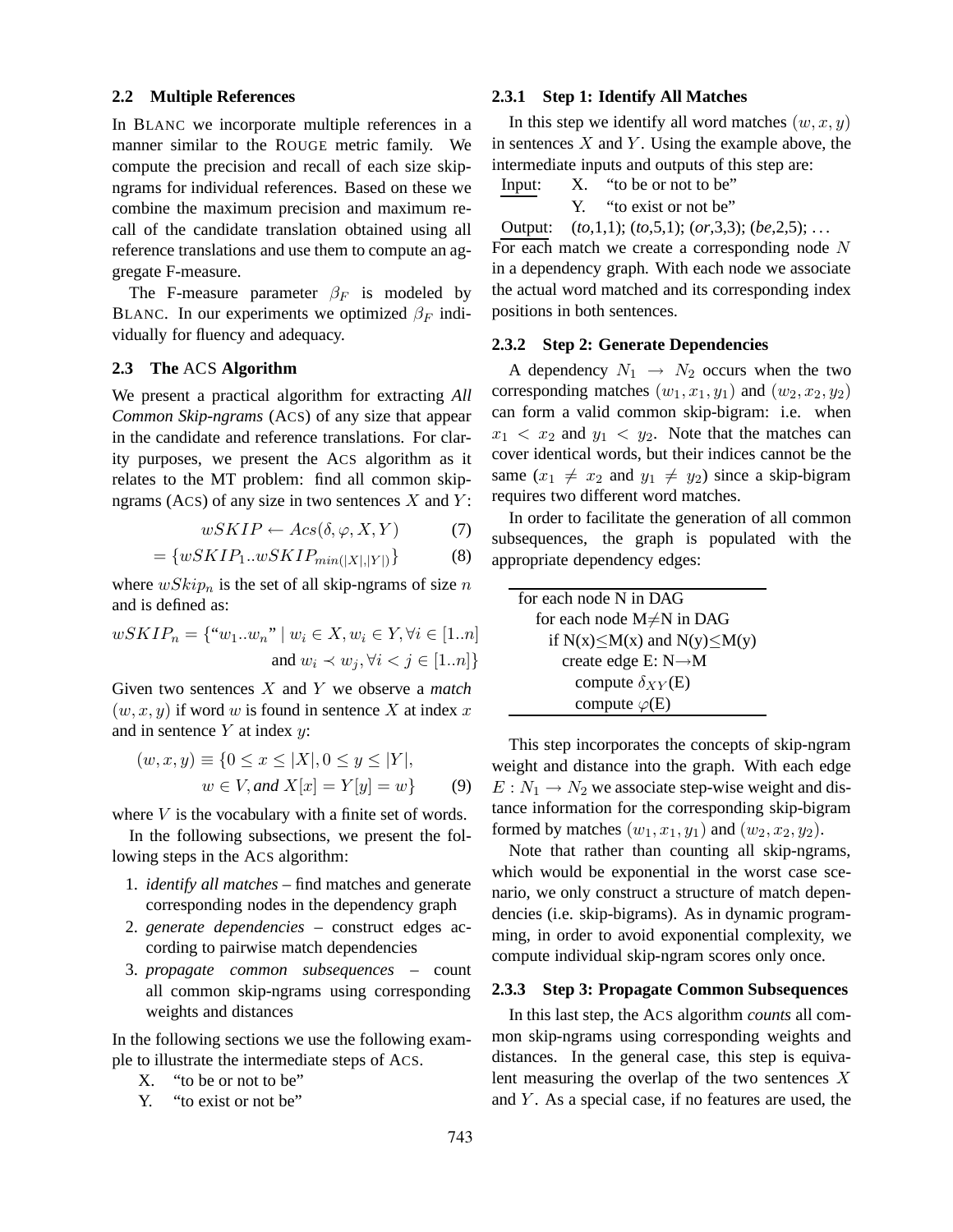ACS algorithm is equivalent to counting the number of common skip-ngrams regardless of gap sizes.

// *depth first search (DFS)* for each node N in DAG compute node N's depth

// *initialize skip-ngram counts* for each node N in DAG  $v_N[1] \leftarrow 1$ for  $i=2$  to  $LCS(X,Y)$  $v_N[i] = 0$ 

// *compute ngram counts* for d=1 to MAXDEPTH for each node N of depth d in DAG for each edge E:  $N \rightarrow M$ for i=2 to d  $v_M[i]$  +=  $S_{xy}(\delta(E), \varphi(E), v_N[i-1])$ 

After algorithm ACS is run, the number of skipngrams (weighted skip-ngram score) of size  $k$  is simply the sum of the number of skip-ngrams of size  $k$ ending in each node  $N$ 's corresponding match:

$$
wSKIP_k = \sum_{N_i \in DAG} v_{N_i}[k] \tag{10}
$$

### **2.3.4** ACS **Complexity and Feasibility**

In the worst case scenario, both sentences  $X$  and  $Y$ are composed of exactly the same repeated word: X  $=$  "*w w w w* .. " and Y = "*w w w w* ..". We let  $m = |X|$ and  $n = |Y|$ . In this case, the number of matches is  $M = n \cdot m$ . Therefore, Step 1 has worst case time and space complexity of  $O(m \cdot n)$ . However, empirical data suggest that there are far fewer matches than in the worst-case scenario and the actual space requirements are drastically reduced. Even in the worst-case scenario, if we assume the average sentences is fewer than 100 words, the number of nodes in the DAG would only be 10, 000. Step 2 of the algorithm consists of creating edges in the dependency graph. In the worst case scenario, the number of directed edges is  $O(M^2)$  and furthermore if the sentences are uniformly composed of the same repeated word as seen above, the worst-case time and space complexity is  $m(m+1)/2 \cdot n(n+1)/2 = O(m^2 n^2)$ . In Step 3 of the algorithm, the DFS complexity for computing of node depths is  $O(M)$  and the complexity of  $LCS(X, Y)$  is  $O(m \cdot n)$ . The dominant step is the propagation of common subsequences (skipngram counts). Let  $l$  be the size of the  $LCS$ . The upper bound on the size of the longest common subsequence is  $min(|X|, |Y|) = min(m, n)$ . In the worst case scenario, for each node we propagate l count values (the size of vector  $v$ ) to all other nodes in the DAG. Therefore, the time complexity for Step 3 is  $O(M^2 \cdot l) = O(m^2n^2l)$  (fifth degree polynomial).

# **3** BLANC **as a Generalization of** BLEU **and** ROUGE

Due to its parametric nature, the All Common Subsequences algorithm can emulate the ngram computation of several popular MT evaluation metrics. The weighting function  $\varphi$  allows skip-ngrams with different gap sizes to be assigned different weights. Parameter  $\alpha$  controls the shape of the weighting function.

In one extreme scenario, if we allow  $\alpha$  to take very large values, the net effect is that all contiguous ngrams of any size will have corresponding weights of  $e^0 = 1$  while all other skip-ngrams will have weights that are zero. In this case, the distance function will only apply to contiguous ngrams which have the same size and no gaps. Therefore, the distance function will also be 1. The overall result is that the ACS algorithm collects contiguous common ngram counts for all ngram sizes. This is equivalent to computing the ngram overlap between two sentences, which is equivalent to the ngram computation performed BLEU metric. In addition to computing ngram overlap, BLEU incorporates a thresholding (clipping) on ngram counts based on reference translations, as well as a brevity penalty which makes sure the machine-produced translations are not too short. In BLANC, this is replaced by standard F-measure, which research (Turian et al., 2003) has shown it can be used successfully in MT evaluation.

Another scenario consists of setting the  $\alpha$  and  $\beta$ parameters to 0. In this case, all skip-ngrams are assigned the same weight value of 1 and skip-ngram matches are also assigned the same distance value of 1 regardless of gap sizes and differences in gap sizes. This renders all skip-ngrams equivalent and the ACS algorithm is reduced to counting the *skip-ngram overlap* between two sentences. Using these counts, precision and recall-based metrics such as the F-measure can be computed. If we let the  $\alpha$  and  $\beta$  parameters to be zero, disregard redundant matches, and compute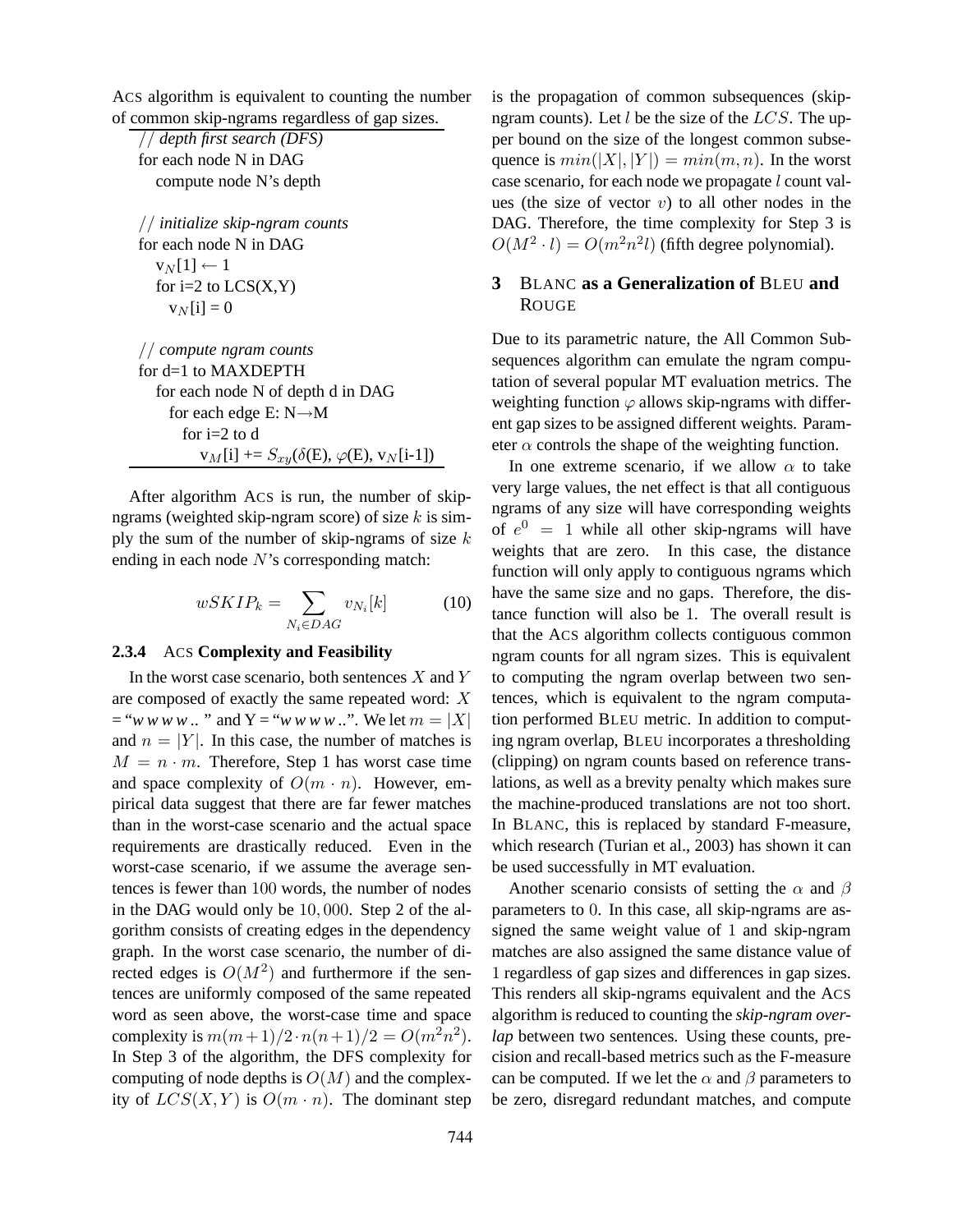

Figure 1: Empirical and theoretical behavior of ACS on 2003 machine translation evaluation data (semilog scale).

the ACS only for skip-ngrams of size 2, the ACS algorithm is equivalent to the ROUGE-S metric (Lin and Och, 2004). This case represents a specific parameter setting in the ACS skip-ngram computation.

The longest common subsequence statistic has also been successfully used for automatic machine translation evaluation in the ROUGE-L (Lin and Och, 2004) algorithm. In BLANC, if we set both  $\alpha$  and  $\beta$  parameters to zero, the net result is a set of skipbigram (common subsequence) overlap counts for all skip-bigram sizes. Although dynamic programming or suffix trees can be used to compute the LCS much faster, under this parameter setting the ACS algorithm can also produce the longest common subsequence:

$$
LCS(X,Y) \leftarrow \underset{k}{\text{argmax}} \ ACS(wSKIP_k) > 0
$$

where  $Acs(wSKIP_k)$  is the number of common skip-ngrams (common subsequences) produced by the ACS algorithm.

ROUGE-W (Lin and Och, 2004) relies on a weighted version of the longest common subsequence, under which longer contiguous subsequences are assigned a higher weight than subsequences that incorporate gaps. ROUGE-W uses the polynomial function  $x^a$  in the weighted LCS computation. This setting can also be simulated by BLANC by adjusting the parameters  $\alpha$  to reward tighter skip-ngrams and  $\beta$ to assign a very high score to similar size gaps. Intuitively,  $\alpha$  is used to reward skip-ngrams that have smaller gaps, while  $\beta$  is used to reward better aligned skip-ngram overlap.

# **4 Scalability & Data Exploration**

In Figure 1 we show theoretical and empirical practical behavior for the ACS algorithm on the 2003 TIDES machine translation evaluation data for Arabic and Chinese. Sentence length distribution is somewhat similar for the two languages – only a very small amount of text segments have more than 50 tokens. We show the ACS graph size in the worst case scenario, and the empirical average number of matches for both languages as a function of sentence length. We also show (on a log scale) the upper bound on time/space complexity in terms of total number of feature computations. Even though the worstcase scenario is tractable (polynomial), the empirical amount of computation is considerably smaller in the form of polynomials of lower degree. In Figure 1, sentence length is the average between reference and candidate lengths.

Finally, we also show the total number of feature computations involved in performing a full overlap search and computing a numeric score for the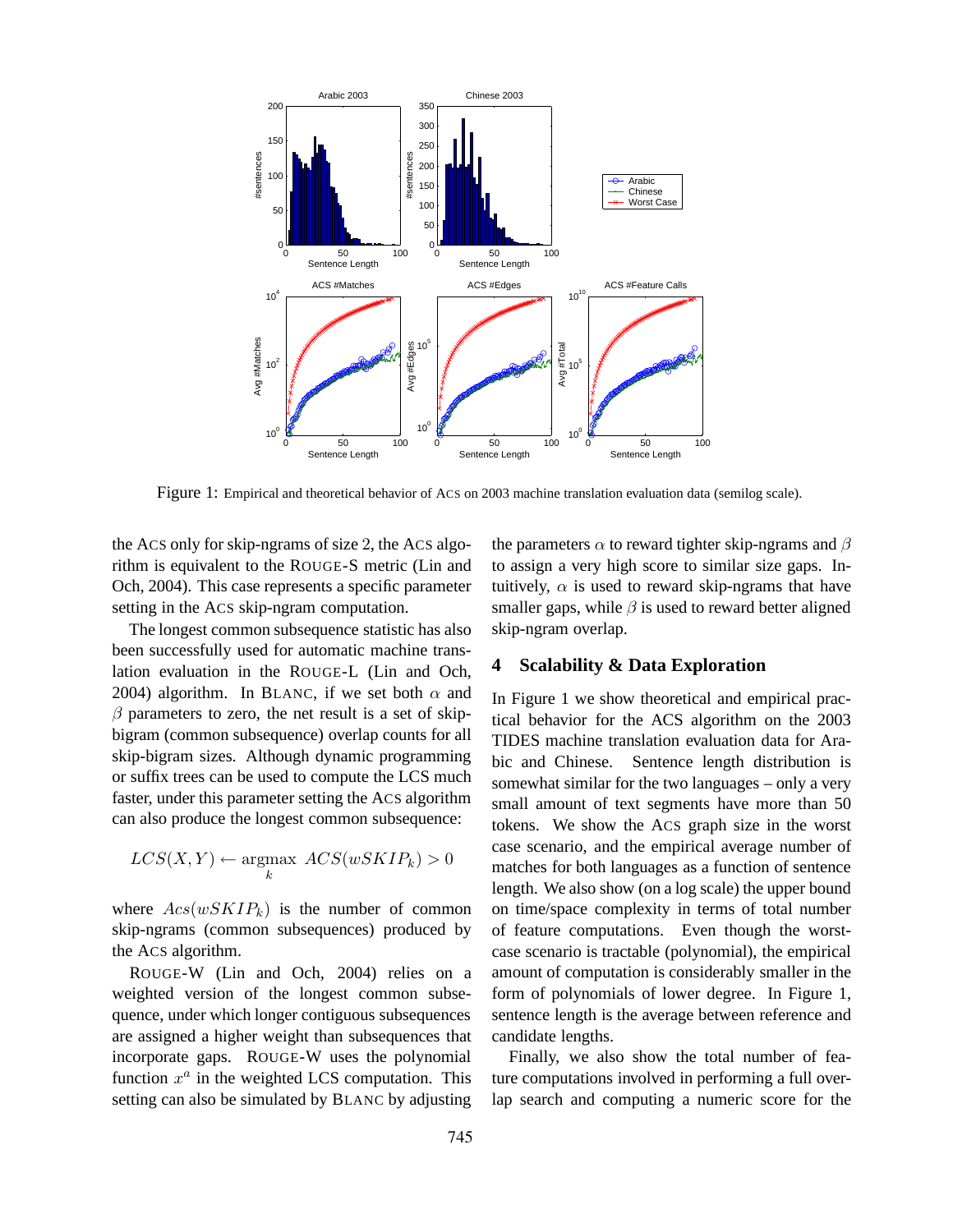reference-candidate translation pair. We have experimented with the ACS algorithm using a worst-case scenario where all words are exactly the same for a fifty words reference translation and candidate translation. In practice when considering real sentences the number of matches is very small. In this setting, the algorithm takes less than two seconds on a lowend desktop system when working on the worst case scenario, and less then a second for all candidatereference pairs in the TIDES 2003 dataset. This result renders the ACS algorithm very practical for automatic MT evaluation.

# **5 Experiments & Results**

In the dynamic metric BLANC, we have implemented the ACS algorithm using several parameters including the aggregate gap size  $\alpha$ , the displacement feature  $\beta$ , a parameter for regulating skip-ngram size contribution, and the F-measure  $\beta_F$  parameter.

Until recently, most experiments that evaluate automatic metrics correlation to human judgments have been performed at a system level. In such experiments, human judgments are aggregated across sentences for each MT system and compared to aggregate scores for automatic metrics. While high scoring metrics in this setting are useful for understanding relative system performance, not all of them are robust enough for evaluating the quality of machine translation output at a lower granularity. Sentencelevel translation quality estimation is very useful when MT is used as a component in a pipeline of textprocessing applications (e.g. question answering). The fact that current automatic MT evaluation metrics including BLANC do not correlate well with human judgments at the sentence level, does not mean we should ignore this need and focus only on system level evaluation. On the contrary, further research is required to improve these metrics. Due to its trainable nature, and by allowing additional features to be incorporated into its model, BLANC has the potential to address this issue.

For comparison purposes with previous literature, we have also performed experiments at system level for Arabic. The datasets used consist of the MT translation outputs from all systems available through the Tides 2003 evaluation (663 sentences) for training and Tides 2004 evaluation (1353 sentences) for testing.

We compare (Table 1) the performance of BLANC on Arabic translation output with the performance of more established evaluation metrics: BLEU and NIST, and also with more recent metrics: ROUGE-L and ROUGE-S (using an unlimited size skip window), which have been shown to correlate well with human judgments at system level – as confirmed by our results. We have performed experiments in which case information is preserved as well as experiments that ignore case information. Since the results are very similar, we only show here experiments under the former condition. In order to maintain consistency, when using any metric we apply the same preprocessing provided by the MTEval script. When computing the correlation between metrics and human judgments, we only keep strictly positive scores. While this is not fully equivalent to BLEU smoothing, it partially mitigates the same problem of zero count ngrams for short sentences. In future work we plan to implement smoothing for all metrics, including BLANC.

We train BLANC separately for adequacy and fluency, as well as for system level and segment level correlation with human judgments. The BLANC parameters are currently trained using a simple hillclimbing procedure and using several starting points in order to decrease the chance of reaching a local maximum.

BLANC proves to be robust across criteria and granularity levels. As expected, different parameter values of BLANC optimize different criteria (e.g. adequacy and fluency). We have observed that training BLANC for adequacy results in more bias towards recall ( $\beta_F$ =3) compared to training it for fluency ( $\beta_F$ =2). This confirms our intuition that a dynamic, parametric metric is justified for automatic evaluation.

## **6 Conclusions & Future Work**

In previous sections we have defined simple distance functions. More complex functions can also be incorporated in ACS. Skip-ngrams in the candidate sentence might be rewarded if they contain fewer gaps in the candidate sentence and penalized if they contain more. Different distance functions could also be used in ACS, including functions based on surface-form features and part-of-speech features.

Most of the established MT evaluation methods are